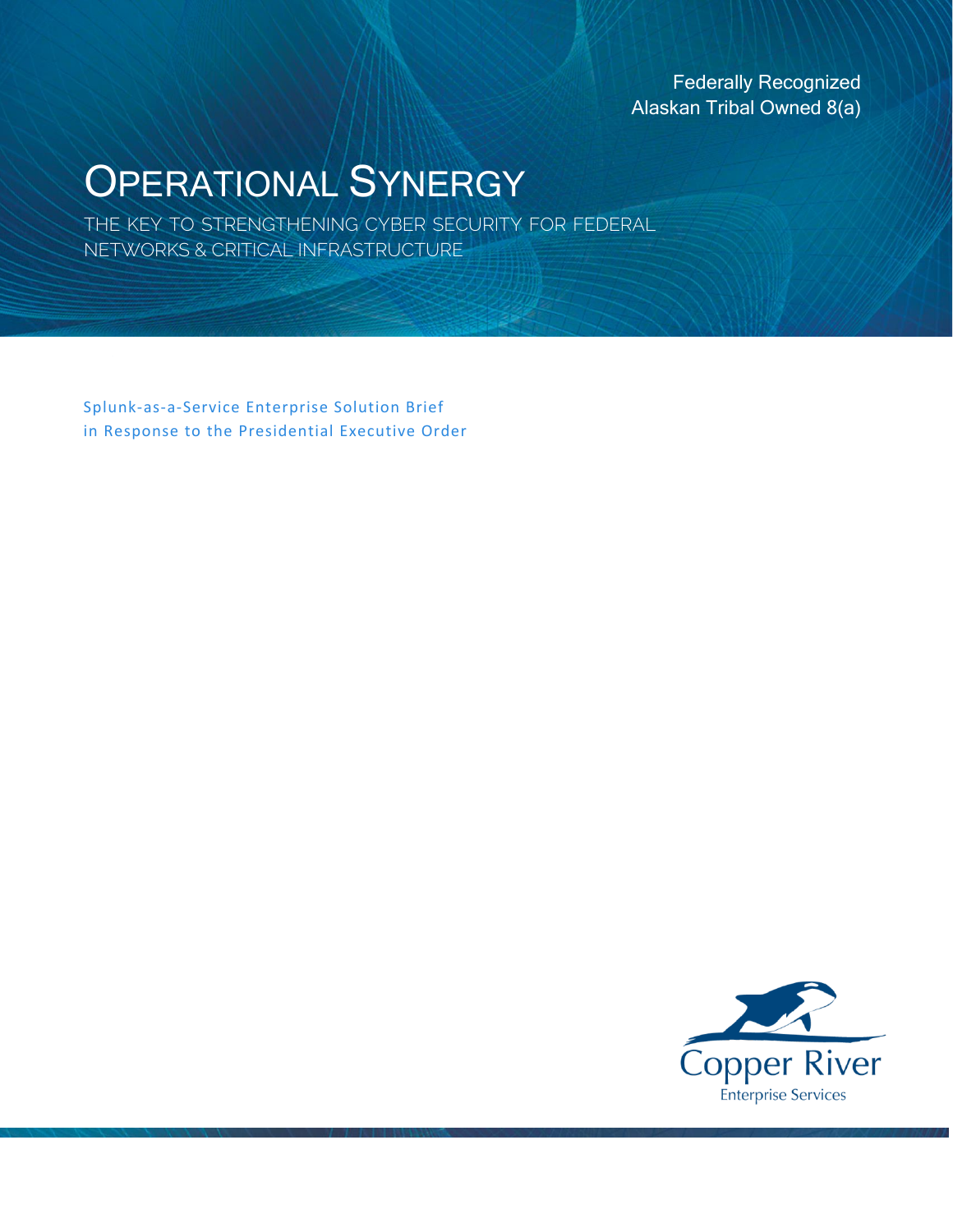# **TABLE OF CONTENTS**

| HOW TO SOLE SOURCE CONTRACT WITH AN ALASKAN TRIBALLY OWNED 8(A) ENTITY  5 |  |
|---------------------------------------------------------------------------|--|

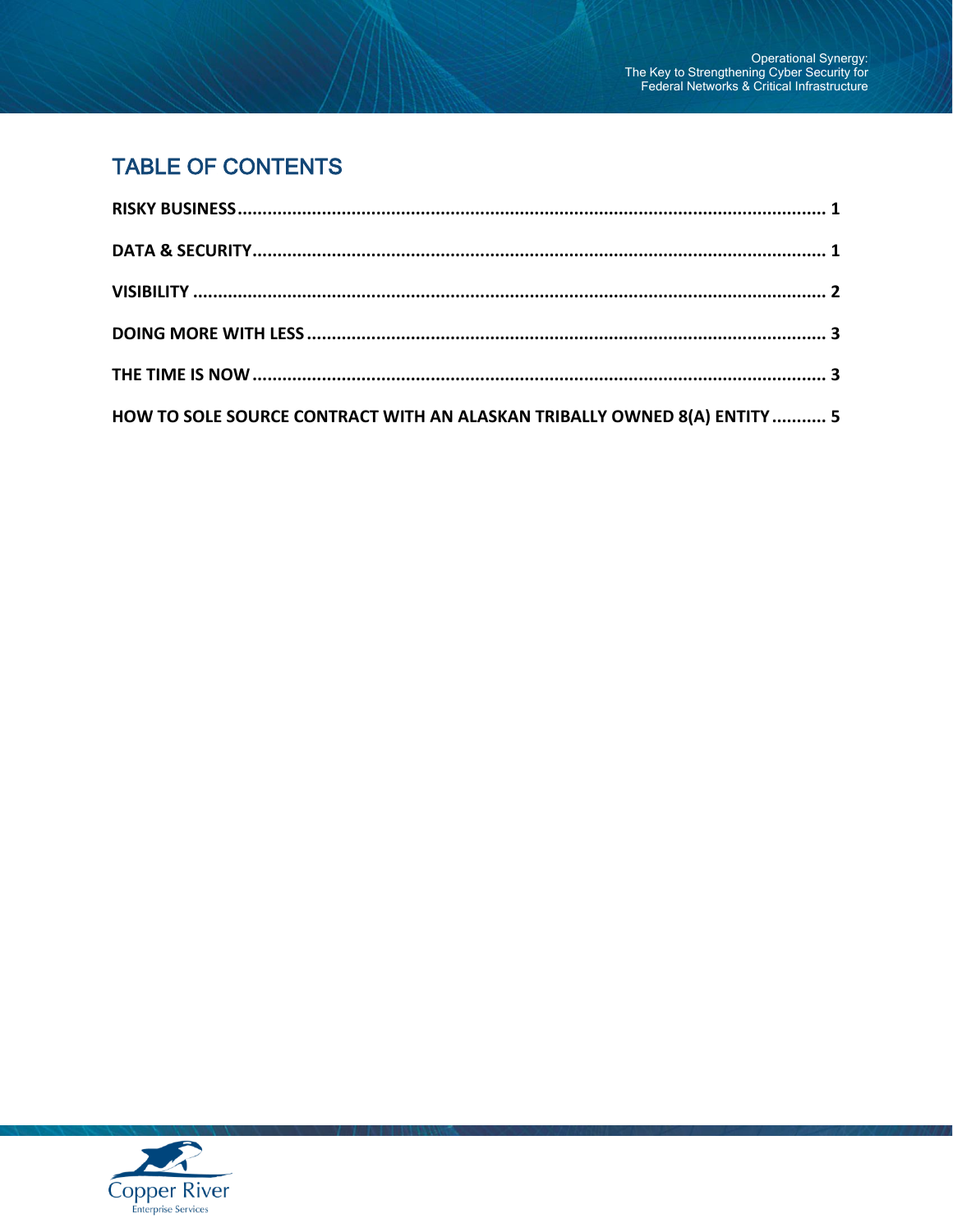### <span id="page-2-0"></span>RISKY BUSINESS

In meeting mission critical requirements to sustain operational speed, security and performance of today's global enterprise, Federal agencies rely on machine data to gain real-time intelligence into their operations. Thanks to today's technologically advanced landscape, copious amounts of data can now be collected, analyzed & correlated from the enterprise. This data enables agencies to gain important insight that is critical when making strategic business decisions- quickly and effectively.

However, many federal agencies are facing extensive challenges when attempting to gain a comprehensive view of enterprise-wide data. This data is often fragmented between multiple branches, departments and event stakeholders. A lack of real-time, enterprise wide visibility and monitoring not only creates immense risk to the enterprise, it adversely reduces the Mean Time to Detect (MTTD) an attack, and the Mean Time to Respond (MTTR) to incidents.

This solution overview presents a differentiated methodology to attaining a holistic view of enterprisewide data that Federal agencies require. By applying dynamic and continuous monitoring and detection strategies at an Enterprise level, antiquated and difficult-to-defend IT is removed providing a streamlined and mature security posture for an overall increase in the agency's capabilities. Utilizing an Enterprise Platform approach, Copper River ES and Splunk provide a strategic and tactical way for agencies to build and maintain a truly secure, resilient and modernized IT Operations and Cybersecurity framework.

## <span id="page-2-1"></span>DATA & SECURITY

IT Operations and Cybersecurity's ever changing technology demands mean agencies are fraught with technology and budget sprawl, tool fatigue and de-centralized or isolated management over their systems. Often, these tools and applications are limited in scope; many functioning independently of each other instead of in an optimal, strategic orchestration of appropriate technologies that scale with the agency. This technology sprawl often creates issues such as:

- Access control vulnerabilities due to the decentralized management of permissions and/or credentials that support the wide spectrum of tools and applications
- **Ineffective correlation, presentation, and management of information contained in isolated tools** and applications
- **Increased risk profile due to lengthy and significant patching and updating of numerous tools,** applications and the supporting infrastructure
- **Increased demand on already strained budgets for OEM support, licensing, management and** support of these disjointed systems
- Inability to gain operational efficiencies such as business & threat intelligence while also meeting log management and auditing requirements

To mitigate these challenges, Copper River Enterprise Services continues to work with agencies to leverage Splunk; no longer as a simple tool, but rather as an Enterprise Platform. Together, we map organizational requirements to an integrated platform of which Splunk is the backbone. With Splunk and

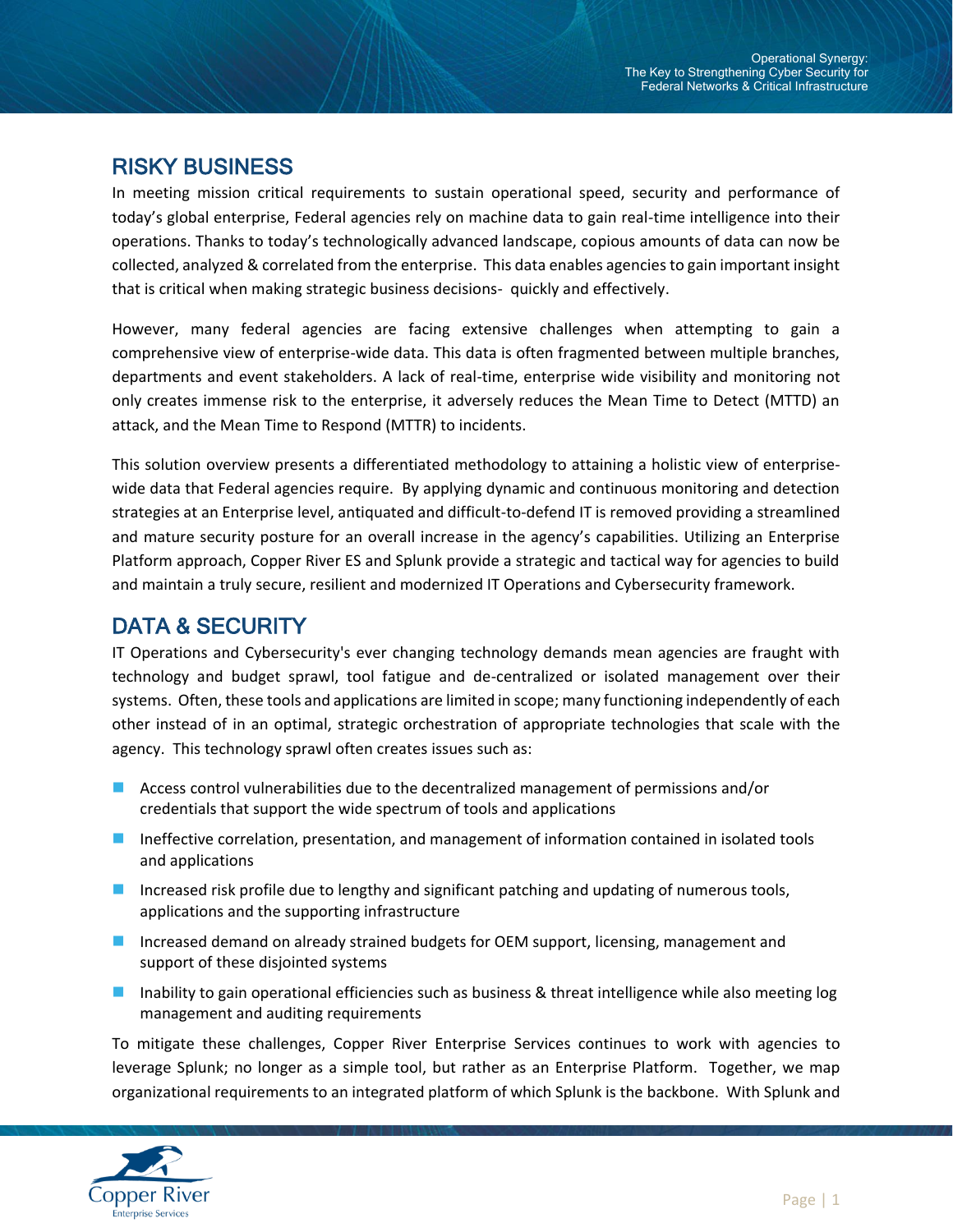Copper River ES, agencies can begin the process of tool consolidation, automation and establishing a strategic framework where security organically strengthens.

Copper River ES strongly feels that synergy and data sharing amongst departments is crucial to ensuring confidentially, availability, and integrity of the enterprise as a whole. By implementing enterprise log management, agencies significantly improve IT operations; organizations can proactively monitor and fix critical core services before outages occur. This increased information sharing empowers operating divisions within an agency to combine resources for a common goal- thus creating a "Win<->Win" scenario for both IT Operations and Cybersecurity initiatives.

#### <span id="page-3-0"></span>**VISIBILITY**

Visibility into the entire IT infrastructure is paramount to the success of an agency's mission. Lacking the complete and comprehensive view of enterprise data puts agency's in a reactive state, wasting valuable time and resources when both detecting and responding to cyber threats. Utilizing an Enterprise Platform allows for tools to be consolidated and data to become centralized, increasing the Mean Time to Detect (MTTD) an attack, and the Mean Time to Respond (MTTR) to incidents.

With Splunk deployed at an enterprise level, agencies increase in their ability to monitor and detect insider threats while gaining powerful business intelligence capabilities. Copper River provides agencies near-real time threat analysis of their enterprise through years of experience combined with machine learning capabilities. With your new increased visibility into your existing data, agencies can make better daily business decisions, improve efficiency, and reduce overall costs.



*Figure 1 Copper River Enterprise Services moves organizations from reactive to proactive threat detection and analysis*

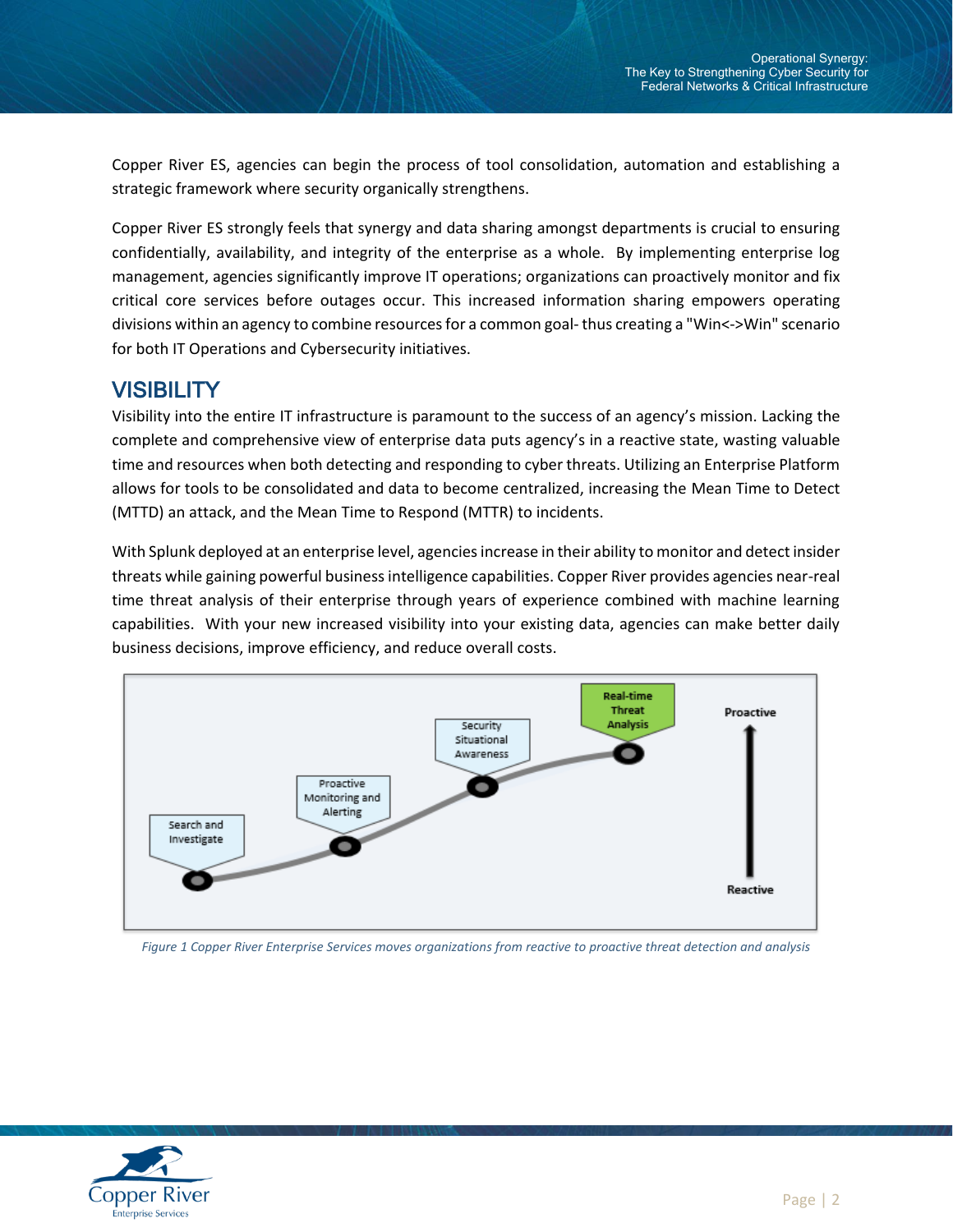### <span id="page-4-0"></span>DOING MORE WITH LESS

In the day of decreasing budgets but increasing needs, organizations are all faced with a simple dilemma. How can we do more with less? Splunk as an enterprise platform will provide the roadmap to answering that question. Splunk's ability to integrate with any application allows for a phased, scaled and planned process of eliminating those redundant applications and tools while customizing Splunk to achieve those functions. As those tools and applications are replaced or integrated with Splunk, the costs of supporting and maintaining those tools is eliminated.



*Figure 2 Centralizing machine data; all data is relevant*

Eliminating redundant applications and tools is just the beginning of how Splunk can reduce costs while providing a more robust solution. Manpower is also impacted by the deployment of Splunk at an enterprise level. As reoccurring reports and dashboards are established, the time previous spent generating these reports can now be better utilized. With the increased efficiency in responding to, and investigating, incidents the manpower required for these efforts are drastically reduced.

#### <span id="page-4-1"></span>THE TIME IS NOW

On May 11<sup>th</sup> 2017, President Trump signed an executed order aimed at strengthening the country's cybersecurity capabilities. The order stresses the significance of an effective cybersecurity risk management and mitigation plan, and underscores the importance of building a modern, secure and more resilient IT architecture. Agencies are now under a very aggressive timeline to provide insight on how they plan to improve their cybersecurity architecture while referencing The Framework for Improving Critical Infrastructure Cybersecurity (the Framework) developed by the National Institutes of Standards and Technology (NIST).

Copper River Enterprise Services has positioned itself to immediately help. Utilizing our team of highly certified cybersecurity engineers, Copper River ES, in partnership with Splunk, will review your current IT Operations and Cybersecurity policies against NIST Cybersecurity Framework Standard. During this

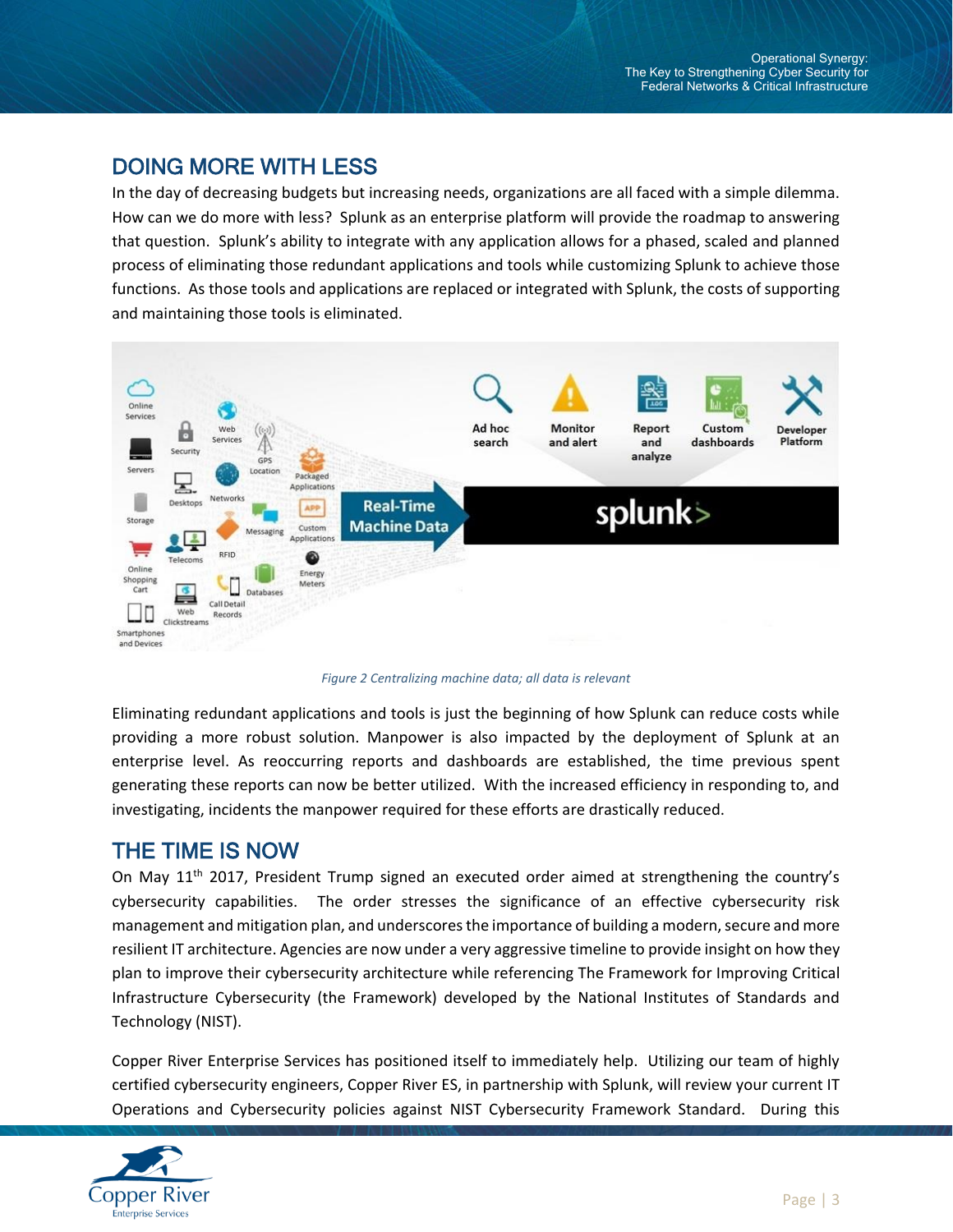assessment phase, we will first understand the strategic mission of your organization and agency, look at the enterprise architecture for unmitigated vulnerabilities, antiquated tools and applications, and suggest the best path forward based on your current cybersecurity framework. Based on our findings, the Copper River ES team will provide a report to the agency on how to establish a stronger, NIST Compliant, cybersecurity framework. Our team's assessment of an agency's existing IT Operations and Cybersecurity Critical Infrastructure will include the following:

- Current cybersecurity framework compliance with the NIST Framework for Improving Critical Infrastructure Cybersecurity (NIST Cybersecurity Framework)
- Roadmap for the consolidation of tools & applications that's functionality could be replaced by Splunk
- Business Value Assessment of Splunk as an Enterprise Platform with the agency
- Suggestions on Workforce Development to include training, primary through higher education, suggested certifications and other IT Operation/Cybersecurity related education curricula
- **Strategic, operational and budgetary considerations for improving the agency's risk management** and elimination of unmitigated vulnerabilities



*Figure 3: Copper River ES & Splunk Enterprise Platform Approach in relation to the NIST Cybersecurity Framework*

We also understand your strict time constraints. Typical procurement processes can often be long and drawn out. As Alaskan Tribal 8(a) Owned, Copper River ES can provide procurement advantages through the Small Business Administration's (SBA) 8(a) Program. Under this program, a sole source contract can be established within a week, with a dollar threshold of \$22 million and cannot be protested. This allows